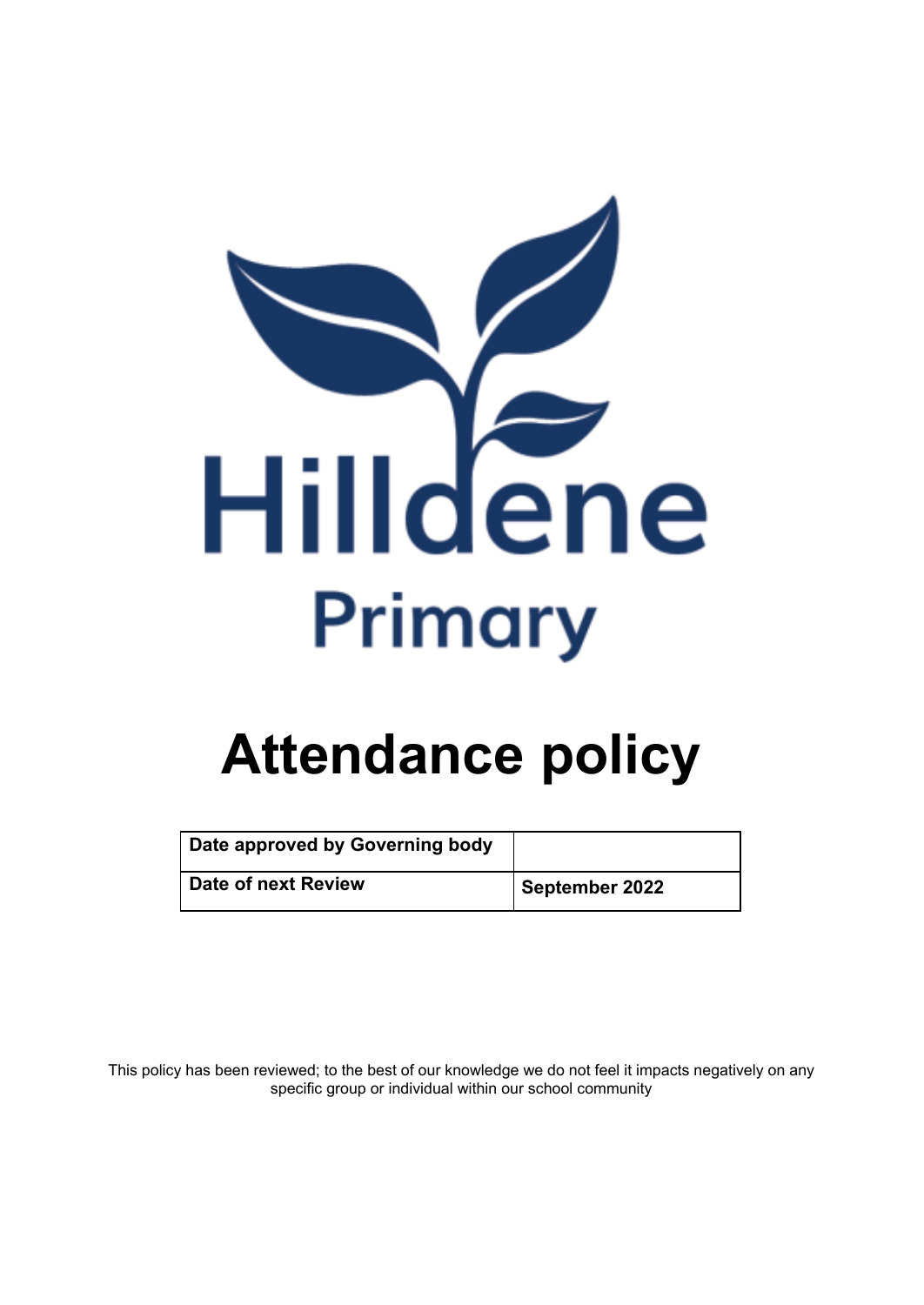

## **Contents**

1. Aims [3](#page-2-0)

- 2. Legislation and guidance [3](#page-2-1)
- 3. School procedures [3](#page-2-2)
- 4. Authorised and unauthorised absence [5](#page-4-0)
- [5](#page-4-1). Strategies for promoting attendance 5
- 6. Attendance monitoring [6](#page-5-0)
- 7. Roles and responsibilities [6](#page-5-1)
- 8. Monitoring arrangements [7](#page-6-0)
- 9. Links with other policies [7](#page-6-1)
- Appendix 1: attendance codes [8](#page-7-0)

**…………………………………………………………………………………………………………………………….**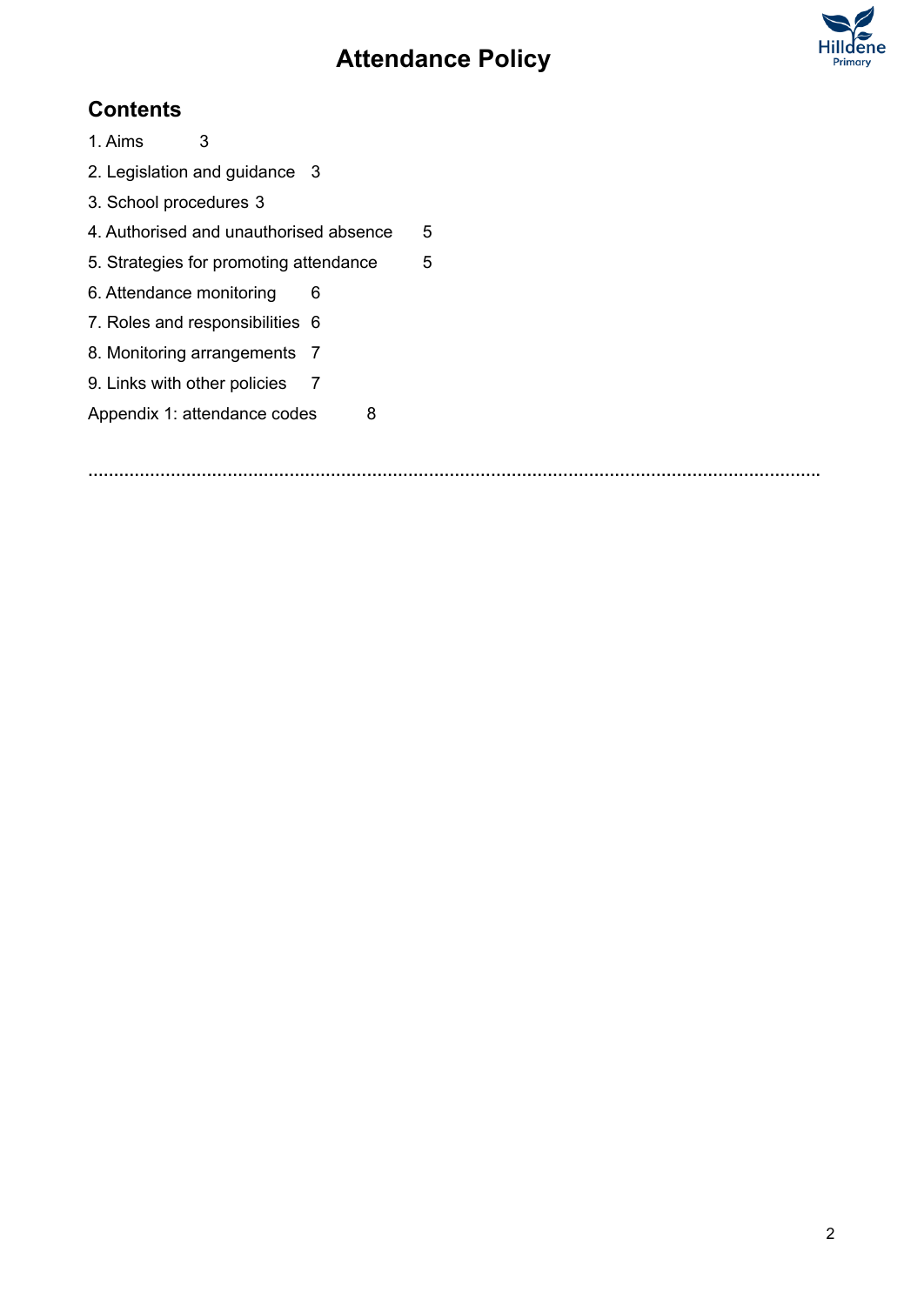

## <span id="page-2-0"></span>**1. Aims**

Our school aims to meet its obligations with regards to school attendance by:

- Promoting good attendance and reducing absence, including persistent absence
- Ensuring every pupil has access to full-time education to which they are entitled
- Acting early to address patterns of absence

<span id="page-2-1"></span>We will also support parents to perform their legal duty to ensure their children of compulsory school age attend regularly, and will promote and support punctuality in attending lessons.

## **2. Legislation and guidance**

This policy meets the requirements of the school [attendance](https://www.gov.uk/government/publications/school-attendance) guidance from the Department for Education (DfE), and refers to the DfE's statutory guidance on school attendance parental [responsibility](https://www.gov.uk/government/publications/parental-responsibility-measures-for-behaviour-and-attendance) measures. These documents are drawn from the following legislation setting out the legal powers and duties that govern school attendance:

- The [Education](https://www.legislation.gov.uk/ukpga/1996/56/part/VI/chapter/II) Act 1996
- The [Education](http://www.legislation.gov.uk/ukpga/2002/32/part/3/chapter/3) Act 2002
- The Education and [Inspections](http://www.legislation.gov.uk/ukpga/2006/40/part/7/chapter/2/crossheading/school-attendance) Act 2006
- The Education (Pupil [Registration\)](http://www.legislation.gov.uk/uksi/2006/1751/contents/made) (England) Regulations 2006
- The Education (Pupil Registration) (England) [\(Amendment\)](http://www.centralbedfordshire.gov.uk/Images/amendment-regulation-2010_tcm3-8642.pdf) Regulations 2010
- The Education (Pupil Registration) (England) [\(Amendment\)](http://www.legislation.gov.uk/uksi/2011/1625/made) Regulations 2011
- The Education (Pupil Registration) (England) [\(Amendment\)](http://www.legislation.gov.uk/uksi/2013/756/made) Regulations 2013
- The Education (Pupil Registration) (England) [\(Amendment\)](http://legislation.data.gov.uk/uksi/2016/792/made/data.html) Regulations 2016
- The Education (Penalty Notices) (England) [\(Amendment\)](http://www.legislation.gov.uk/uksi/2013/756/pdfs/uksiem_20130756_en.pdf) Regulations 2013

This policy also refers to the DfE's guidance on the school [census,](https://www.gov.uk/government/publications/school-census-2017-to-2018-guide-for-schools-and-las) which explains the persistent absence threshold.

<span id="page-2-2"></span>This policy complies with our funding agreement and articles of association.

## **3. School procedures**

#### **3.1 Attendance register**

By law, all schools (except those where all pupils are boarders) are required to keep an attendance register, and all pupils must be placed on this register.

The attendance register will be taken at the start of the first session of each school day and once during the second session. It will mark whether every pupil is:

- Present
- Attending an approved off-site educational activity
- Absent
- Unable to attend due to exceptional circumstances

Any amendment to the attendance register will include:

- The original entry
- The amended entry
- The reason for the amendment
- The date on which the amendment was made
- The name and position of the person who made the amendment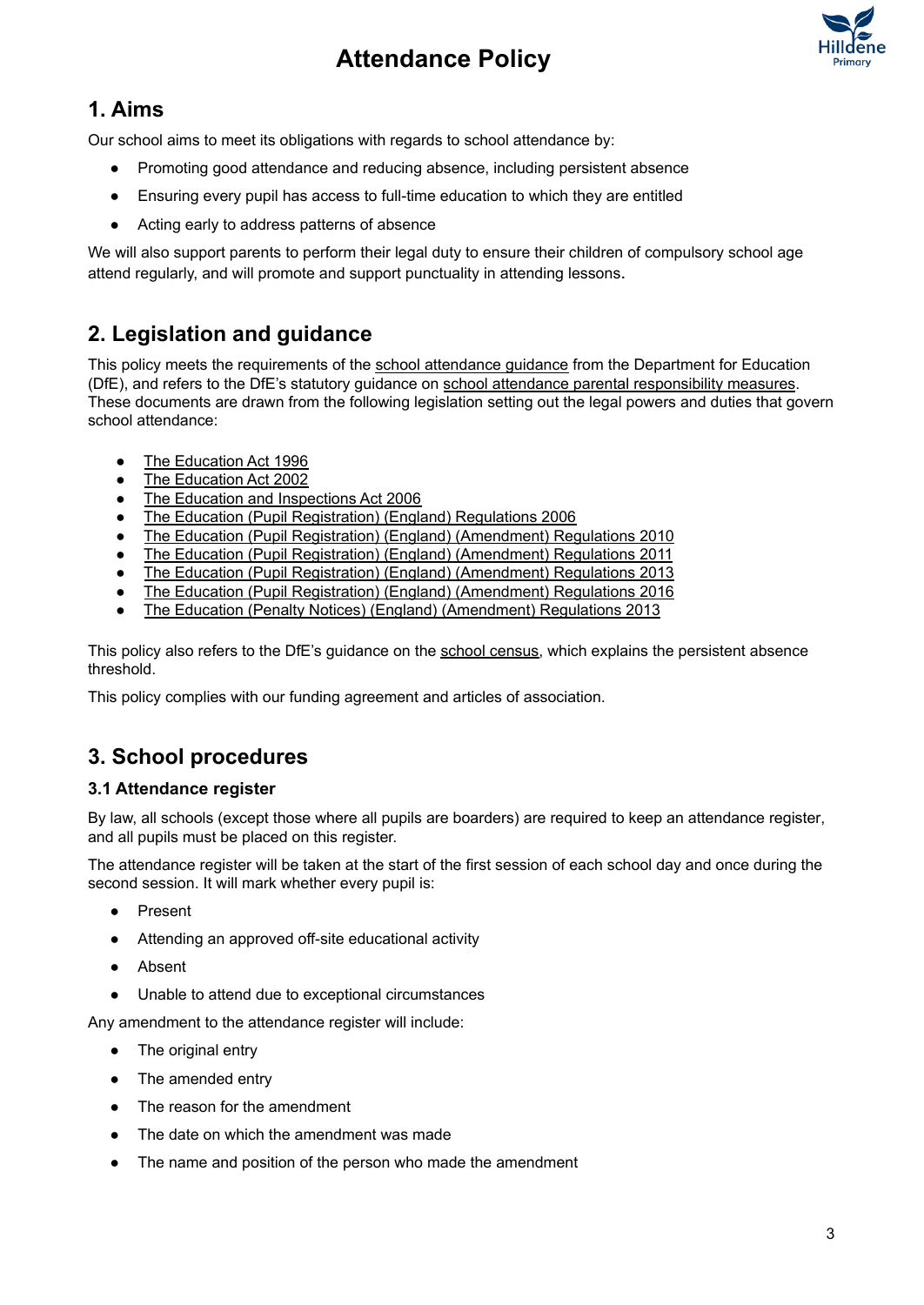

Every entry in the attendance register will be preserved for 3 years after the date on which the entry was made. See appendix 1 for the DfE attendance codes.

#### **3.2 Unplanned absence**

Parents must notify the school on the first day of an unplanned absence by 9:30am – for example, if their child is unable to attend due to ill health. You must notify the school by one of the following methods:-

- Call the school office on 01708 342453
- Email the school on [office@hilldene.sch.uk](mailto:office@hilldene.sch.uk)
- Text the school on 07542 760033

Please make sure you leave the following information:-

- Childs name and class
- Detailed information regarding why the child is unable to attend school
- Estimated time that the child will be absent from school

Absence due to illness will be authorised unless the school has a genuine concern about the authenticity of the illness. The school may request medical evidence for recurring illness eg sickness and diarrhoea or patterns of absence due to illness eg Fridays and Monday.. We will not ask for medical evidence unnecessarily. If the school is not satisfied about the authenticity of the illness, the absence will be recorded as unauthorised and parents will be notified of this in advance.

#### **3.3 Absence due to medical or dental appointments**

Missing registration for a medical or dental appointment is counted as an authorised absence; advance notice is required for authorising these absences.

However, we encourage parents to make medical and dental appointments out of school hours where possible. Where this is not possible, the pupil should be out of school for the minimum amount of time necessary.

#### **3.4 Lateness and punctuality**

Your child needs to arrive at school on time, infants 8:55am and juniors 8:50am. If your child is due to arrive late for school the school office must be informed. Your child will need to be signed in via the main office by an adult giving the reason for their lateness. Parents of children who travel to school on their own will be contacted by the Attendance mentor for the reason for lateness.

A pupil who arrives late but before the register has closed will be marked as late, using the appropriate code.

A pupil who arrives after the register has closed will be marked as absent, using the appropriate code.

#### **3.5 Following up absence**

The school will follow up any absences to ascertain the reason, ensure proper safeguarding action is taken where necessary, identify whether the absence is approved or not and identify the correct attendance code to use. If you fail to inform the school of an absence the child will receive an unauthorised absence code. These codes are followed up weekly with a letter home requesting the reason for the absence.

#### **First day calling**:-

- To take place before 11am
- Call everyone on the contact list
- If an overseas ringtone, consider that the family may have taken a holiday without explanation
- Leave a message if there is a voicemail facility and send a text message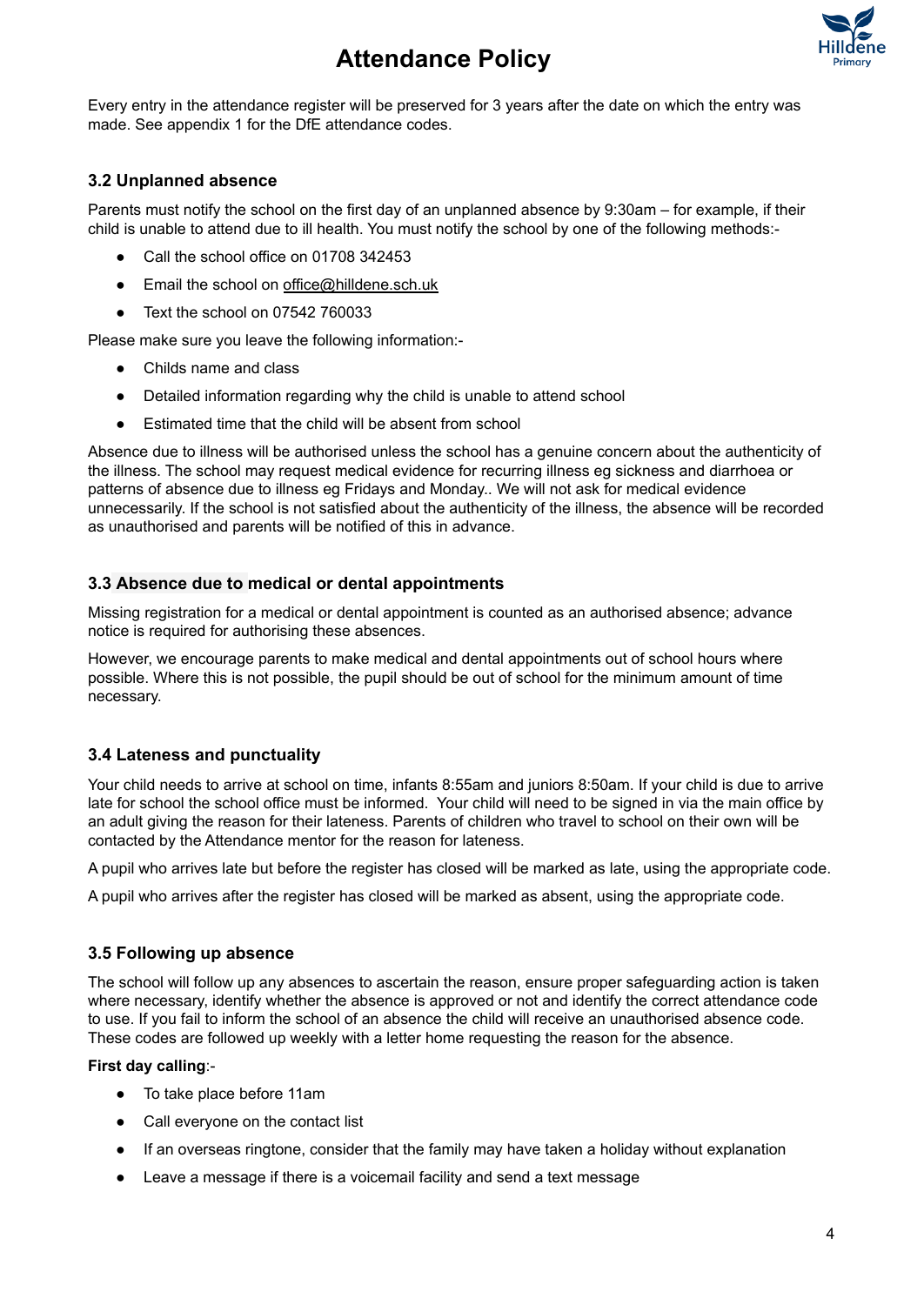

- If not reply, consider whether the children have additional agency support, such as a Social Worker, and contact them
- Consider any in school intelligence. No explanation from a supportive family is very concerning, so don't just concentrate on children who you already know to be vulnerable
- Make a home visit. Put a note through the door if there is no answer
- Contact 101 for a police welfare check

The school will follow the Local Authority agreed procedures for any child missing from education for over 20 school days. However, the actions listed above would be carried out from the first day of absence.

#### **3.6 Reporting to parents**

Attendance is reported to parents 3 times a year at parents evening. A copy of your child's attendance record is sent home at the end of every academic year along with the school report. If there is a concern with your child's attendance you will be contacted by a member of the pastoral team and support may be put in place to improve the attendance.

Parents will be contacted if their child's attendance drops below 93%.

<span id="page-4-0"></span>The Educational Welfare Officer will work with parents if their child's attendance drops below 90%.

## **4. Authorised and unauthorised absence**

#### **4.1 Granting approval for a leave of absence during term-time**

Headteachers may not grant any leave of absence to pupils during term time unless they consider there to be 'exceptional circumstances'.

The school considers each application for term-time absence individually, taking into account the specific facts, circumstances and relevant context behind the request. A leave of absence is granted entirely at the headteacher's discretion.

If leave of absence during term time is needed please contact the school office and the Headteacher will contact you to discuss your request . Ideally this should be submitted 2 weeks prior to the time off needed to allow for consideration and paperwork to be completed. Each case will be considered on an individual basis. You will be notified by letter whether the time off has been authorised or not.

#### **Unauthorised Absence**

Children should attend school, unless they are unwell or have a medical appointment. Family trips and holidays during term time will not be approved.

#### **4.2 Legal sanctions**

The Local Authority can fine parents for the unauthorised absence of their child from school, where the child is of compulsory school age.

If issued with a penalty notice, parents must pay £60 within 21 days or £120 within 28 days. The payment must be made directly to the local authority.

The decision on whether or not to issue a penalty notice is made by the Local Authority in consultation with the headteacher, following the local authority's code of conduct for issuing penalty notices. This may take into account:

- A number of unauthorised absences occurring within a rolling academic year
- One-off instances of irregular attendance, such as holidays taken in term time without permission
- Where an excluded pupil is found in a public place during school hours without a justifiable reason

<span id="page-4-1"></span>If the payment has not been made after 28 days, the local authority can decide whether to prosecute the parent or withdraw the notice.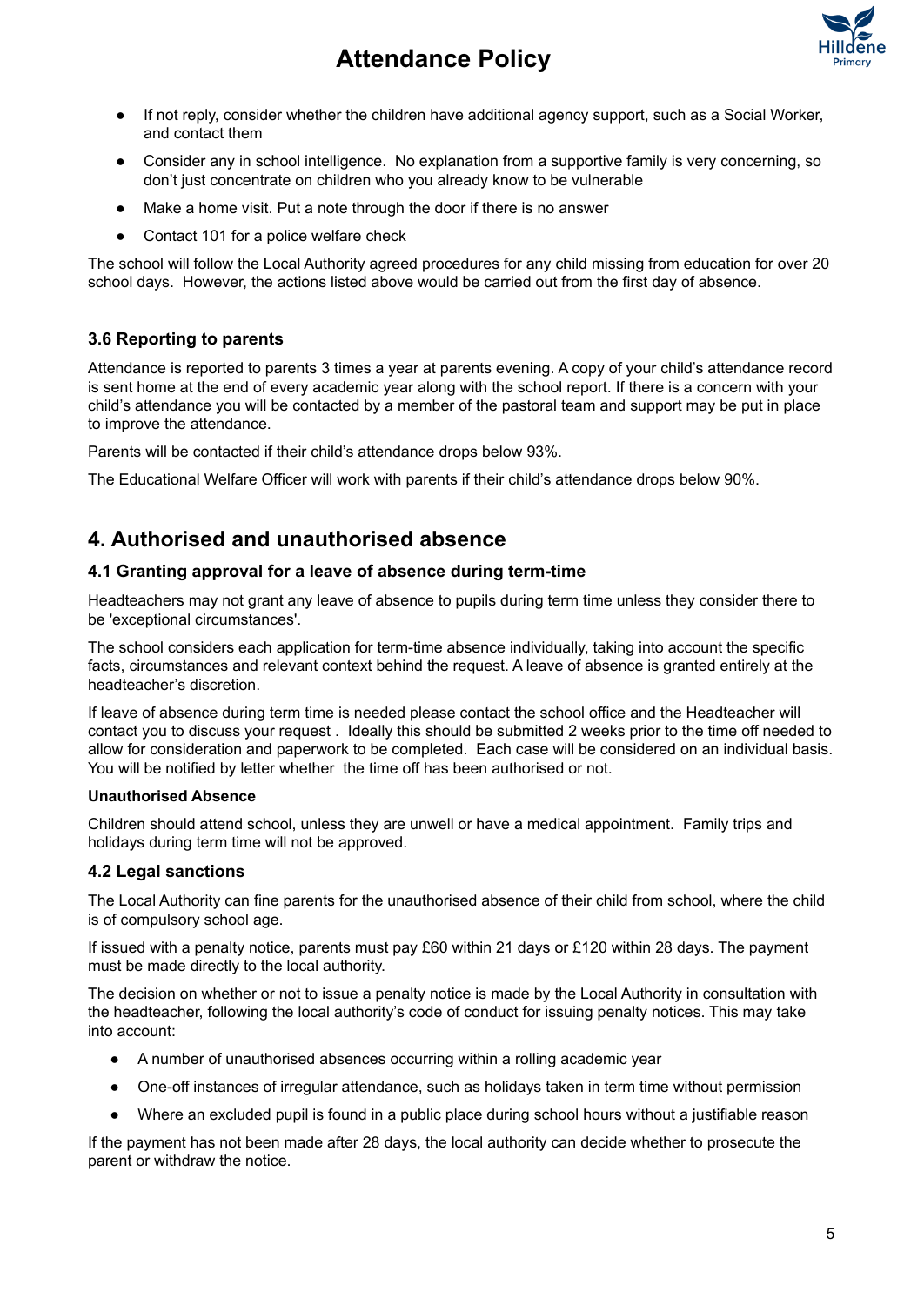

## **5. Strategies for promoting attendance**

Rewards are awarded as follows:-

- Weekly class rewards are given for 96%+ attendance.
- Termly awards are given for 100% attendance.
- Termly awards are given for 96%+ attendance.
- Class Amazing Attendance awards for 100% attendance
- Weekly attendance is displayed in the school hall and celebrated in the school assembly on Mondays.
- All pupils with 100% for the academic year will receive a certificate and a reward trip.
- School will consider other incentives, eg weekly incentives for PA pupils who manage to attend for a full week.
- <span id="page-5-0"></span>● Weekly attendance percentage for the whole school is visually displayed around the school.
- Letters home for improved attendance.

#### **6. Attendance monitoring**

The attendance mentor monitors pupil absence on a daily basis.

The persistent absence threshold is 10%. If a pupil's individual overall absence rate is greater than or equal to 10%, the pupil will be classified as a persistent absentee.

Education Welfare Officer from the Local Authority works closely with the school and families of pupils who fall below the threshold.

Pupil-level absence data is collected each term and published at national and local authority level through the DfE's school absence national statistics releases. The underlying school-level absence data is published alongside the national statistics. We compare our attendance data to the national average, and share this with governors.

<span id="page-5-1"></span>Attendance data is collected and stored in order to track the attendance of individual pupils, identify whether or not there are particular groups of children whose absences may be a concern, and to monitor and evaluate those children identified as being in need of intervention and support.

## **7. Roles and responsibilities**

#### **7.1 The governing board**

The governing board is responsible for monitoring attendance figures for the whole school on at least a termly basis. It also holds the headteacher to account for the implementation of this policy.

#### **7.2 The Headteacher**

The headteacher is responsible for ensuring this policy is implemented consistently across the school, and for monitoring school-level absence data and reporting it to governors.

The headteacher also supports other staff in monitoring the attendance of individual pupils and issues fixed-penalty notices, where necessary.

#### **7.3 The attendance mentor**

The attendance mentor: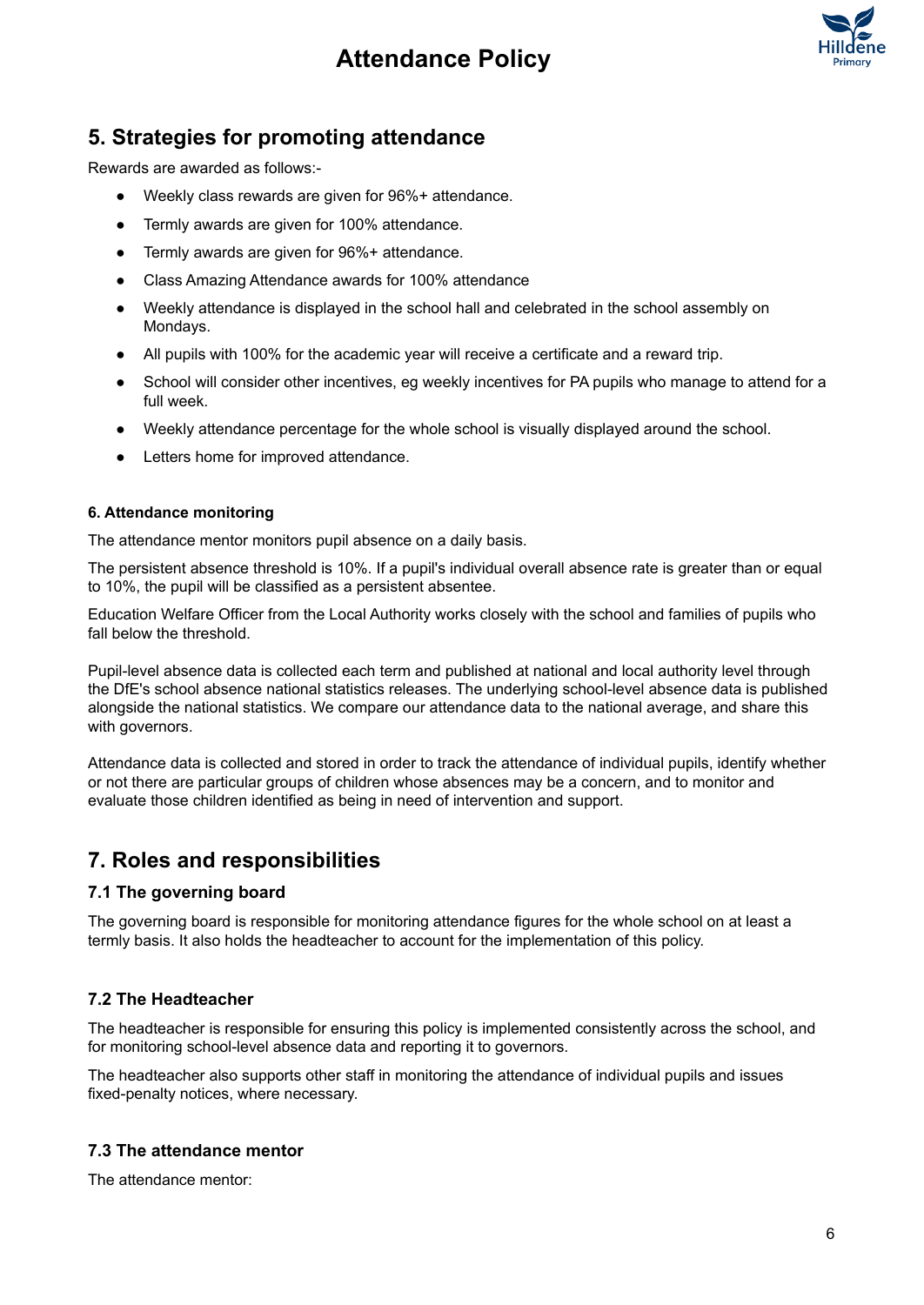



- Monitors attendance data at the school and individual pupil level
- Reports concerns about attendance to the headteacher
- Works with education welfare officers to tackle persistent absence
- Arranges calls and meetings with parents to discuss attendance issues

#### **7.4 Class Teachers**

Class teachers are responsible for recording attendance on a daily basis, using the correct codes, and submitting this information to the school office.

#### **7.5 Office staff**

<span id="page-6-0"></span>Office staff are expected to take calls from parents about absence and record it on the school system.

## **8. Monitoring arrangements**

<span id="page-6-1"></span>This policy will be reviewed annually. At every review, the policy will be shared with the governing board.

## **9. Links with other policies**

This policy is linked to our child protection and safeguarding policy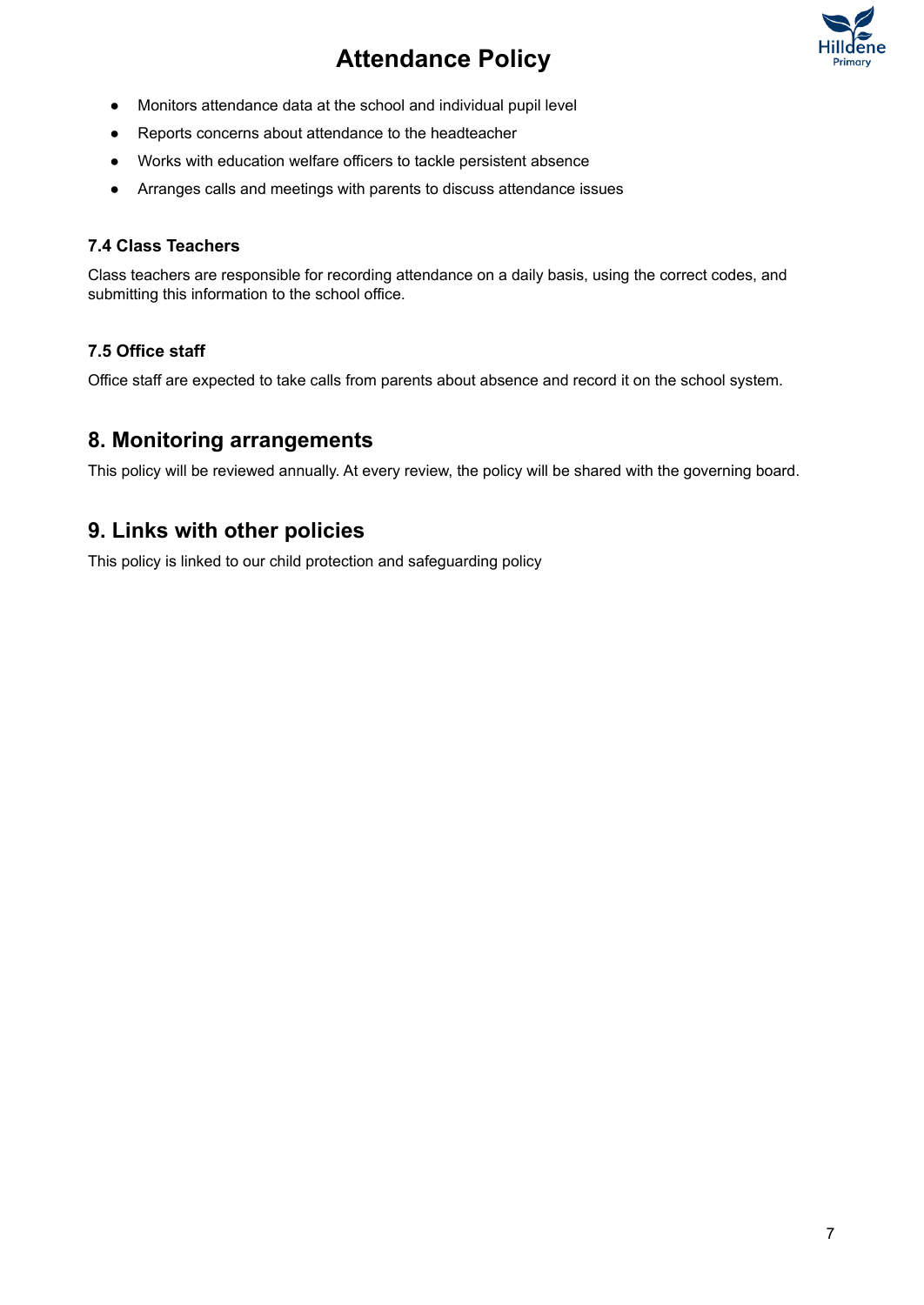

# <span id="page-7-0"></span>**Appendix 1: attendance codes**

The following codes are taken from the DfE's guidance on school attendance.

| Code        | <b>Definition</b>             | <b>Scenario</b>                                                                    |
|-------------|-------------------------------|------------------------------------------------------------------------------------|
| $\prime$    | Present (am)                  | Pupil is present at morning registration                                           |
| Λ           | Present (pm)                  | Pupil is present at afternoon registration                                         |
| L           | Late arrival                  | Pupil arrives late before register has closed                                      |
| B           | Off-site educational activity | Pupil is at a supervised off-site educational<br>activity approved by the school   |
| D           | Dual registered               | Pupil is attending a session at another setting<br>where they are also registered  |
| J           | Interview                     | Pupil has an interview with a prospective<br>employer/educational establishment    |
| P           | Sporting activity             | Pupil is participating in a supervised sporting<br>activity approved by the school |
| $\mathbf v$ | Educational trip or visit     | Pupil is on an educational visit/trip organised, or<br>approved, by the school     |
| W           | Work experience               | Pupil is on a work experience placement                                            |

| Code                      | <b>Definition</b>           | <b>Scenario</b>                                                               |  |
|---------------------------|-----------------------------|-------------------------------------------------------------------------------|--|
| <b>Authorised absence</b> |                             |                                                                               |  |
| C                         | Authorised leave of absence | Pupil has been granted a leave of absence due to<br>exceptional circumstances |  |
| Е                         | Excluded                    | Pupil has been excluded but no alternative<br>provision has been made         |  |
| н                         | Authorised holiday          | Pupil has been allowed to go on holiday due to<br>exceptional circumstances   |  |
|                           | <b>Illness</b>              | School has been notified that a pupil will be<br>absent due to illness        |  |